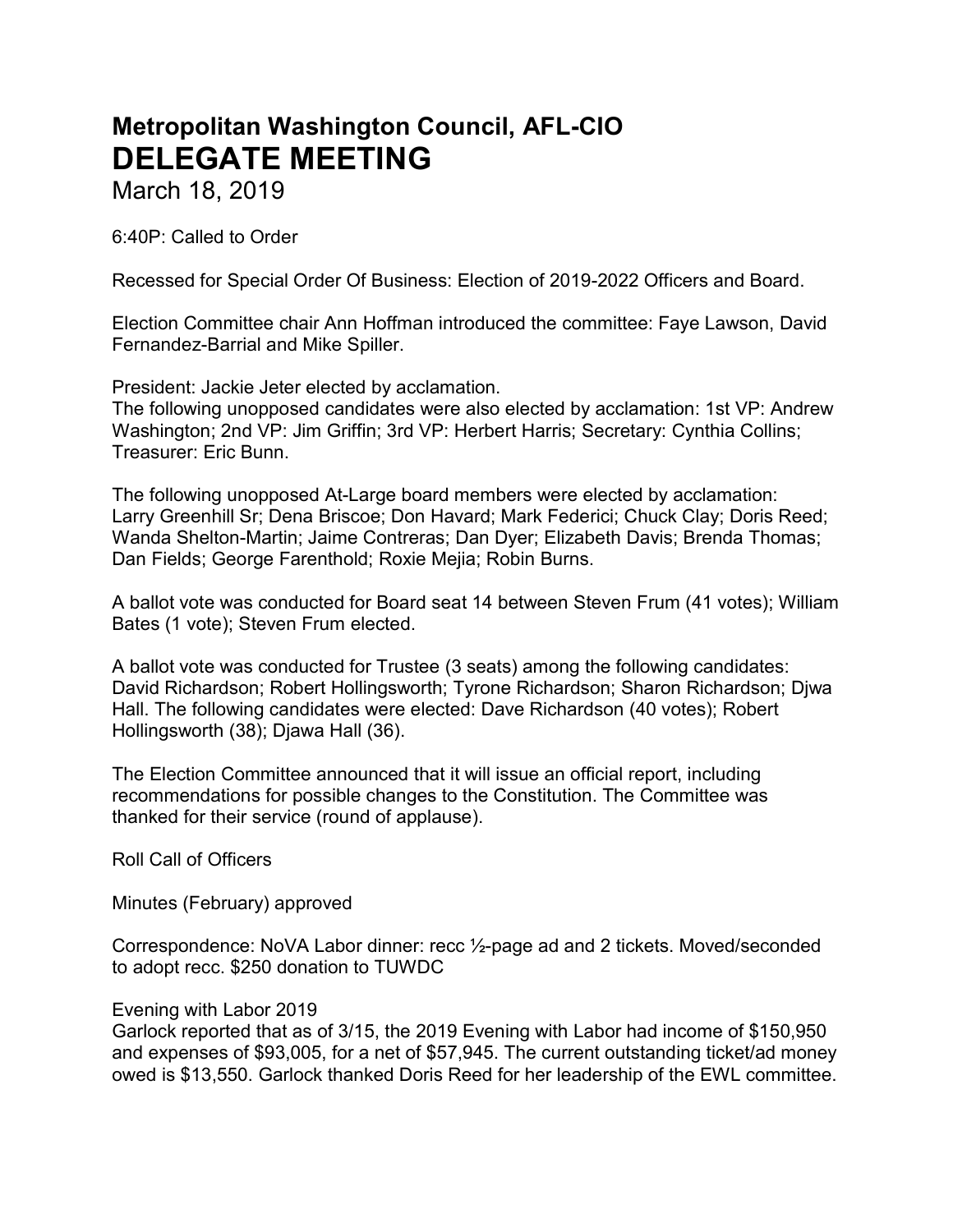# Financial Reports

Budget vs Actual report; Treasure Eric Bunn circulated. Moved and seconded to accept. EWL report: income/expenses; netted nearly \$60,000. \$13K outstanding. Motion approved.

### COPE/Political and Legislative Campaigns

David Dzidzienyo reported on East End Hospital and Providence Hospital issues, the IATSE safety certification bill, ATU safety issues and the March 20 PG County Exec budget briefing.

### Union Cities

IATSE 22: riggers voted in union. WTU 6: won big case for members after nearly a decade. UFCW 400: Bernie Sanders campaign workers organize. Don Havard, IUOE: thanked for inviting Garlock, Dzidzienyo and DuCote to talk to members of local 99 about the Council; we're available to other locals, just ask.

In honor of Women's History Month, "We Were There" tomorrow night, 6p at Takoma Busboys and Poets.

Working on the 2019 DC Labor FilmFest; look for schedule in next few weeks

Also getting back to work on the 2019 Directory of Affiliates

Remind folks to sign in on delegate list

New delegates, be sure to fill out your delegate form

# Community Services Agency

Sonte DuCote reported on graduating 18 students from BF program today. Invited to re-apply for Joshua Foundation grant.

Labor Night at the Nats; see hold-the-date notices. No t-shirts but ticket price is down to \$16 now.

DuCote and pres. Jeter will be attending pro bono consulting session on strategy, human resources and marketing on March 27.

#### Affiliate Reports

Mike Spiller, OPEIU 2: rep workers at DC Circulator. In Oct new company RaptDev took over and are now in process of massive layoff; affecting 14 members from Local 2, plus ATU 1764. "It's pretty bad." Jeter reported ATU 689 has dealt with them before.

Gwend Johnson, CBTU: chapter mtg 3/19 6:30 at IAM hq. Chapter elections coming up. Convention coming up May 22-27 in Atlanta GA.

Octavia Fletcher, 1199 NUHHCE-DC: she has some free tickets for circus at DC Sports Arena.

Donna Brockington, DC metro CLUW meeting next Monday 6:30pm at Woodbridge Library, 1801 Hamlin St NE; elections there as well.

Laura Fuchs, WTU 6: budget petition on behalf of local schools. Liz shared info on 3/29 hearing and rally.